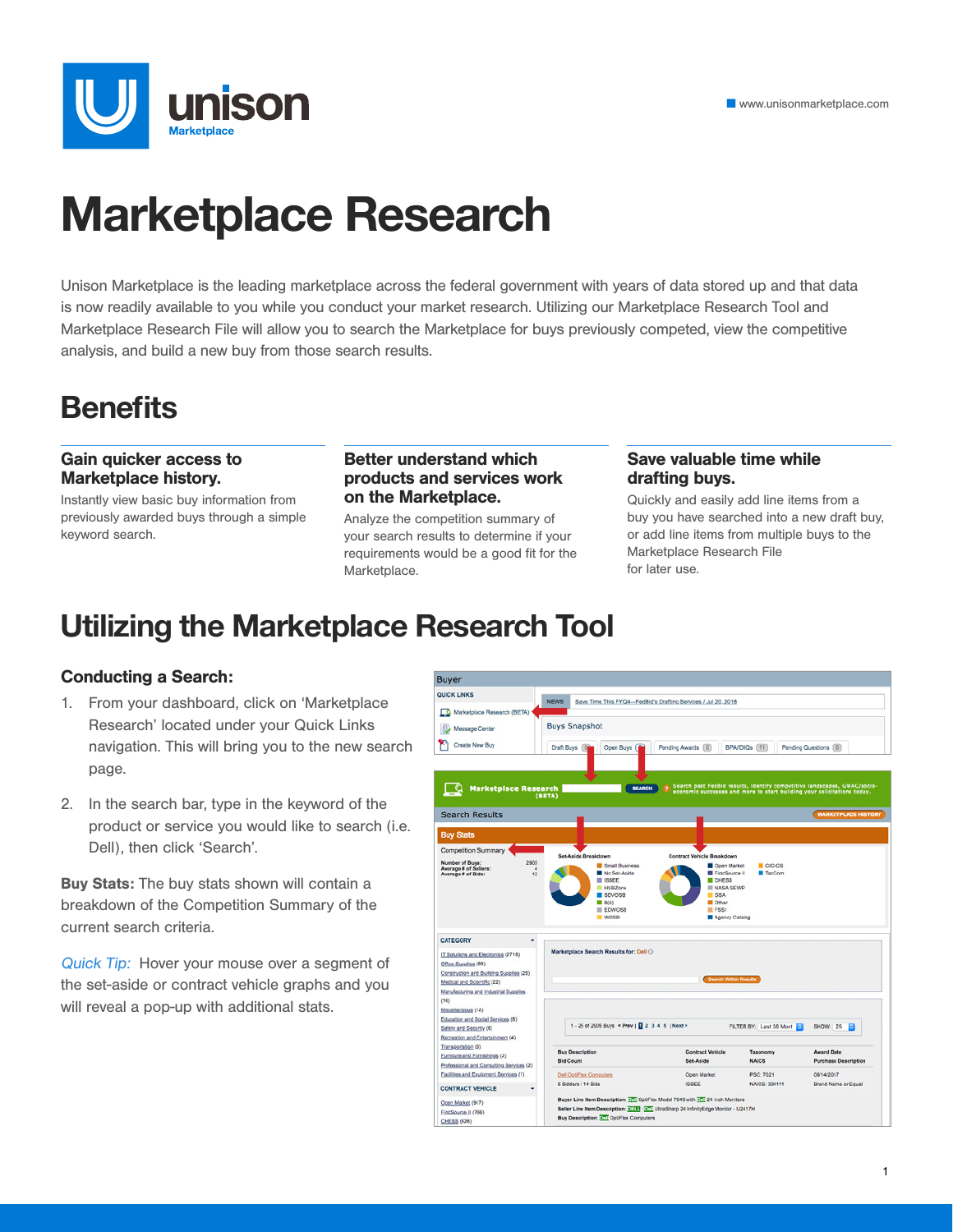Search Results: Search results will include basic information on the buy including the Buy Description, Bid Count, Contract Vehicle, Set-Aside, Taxonomy, NAICs, Award Date, Purchase Date, and both the Buyer and Seller Line Item Descriptions.

#### Quick Tips:

- The top 3 hits will highlight the keyword you searched.
- To view the details of the buy, click on the Buy Description in orange.
- By default, you will see the Buyer line item description in the buy details. To view a Seller's line item descriptions, click on the Seller's name on the left and you will be directed to the bid details.

Filtering within a search: Further filter your search results by typing in additional search criteria and clicking 'Search Within Results'. You can also filter your search results by Category, Contract Vehicle, Set-Aside, Purchase Description and Location through the list of filters on the left.

#### Quick Tips:

- By default, the filters will display the last 36 months of data. This can be adjusted by changing the 'Filter By' option.
- You can remove a filter and search criteria by clicking on the X next to the criteria, or simply start a new search.
- Category Filter: Refers to the high-level categories frequently purchased on the marketplace.
- Purchase Description Filter: If the Exact Match filter is applied, only buys that match the Buyer's line items will be displayed. If the Meet or Exceed filter is applied, only Seller line items will be displayed.



08/28/2017 **Brand Name or Equal** 

Open Market

No

Purc

Indian Small Business Economic Enterprise (ISBEE)

Set-Aside Requirement:

**Purchase Description** 

**Contract Vehicle** 

**End Date:** 

Final Bid:

Award Type

ERICAN WORDATA,<br>ORPORATED (DUNS)<br>474621)

THE AKANA GROUP (DUNS)

| <b>CATEGORY</b>                          |                                                                                                                                                                                   |                                                                                          |                                     |                             |  |  |  |  |
|------------------------------------------|-----------------------------------------------------------------------------------------------------------------------------------------------------------------------------------|------------------------------------------------------------------------------------------|-------------------------------------|-----------------------------|--|--|--|--|
| IT Solutions and Electronics (2715)      | Marketplace Search Results for: Dell O                                                                                                                                            |                                                                                          |                                     |                             |  |  |  |  |
| Office Supplies (89)                     |                                                                                                                                                                                   |                                                                                          |                                     |                             |  |  |  |  |
| Construction and Building Supplies (25)  |                                                                                                                                                                                   |                                                                                          |                                     |                             |  |  |  |  |
| Medical and Scientific (22)              |                                                                                                                                                                                   |                                                                                          | Search Within Results               |                             |  |  |  |  |
| Manufacturing and Industrial Supplies    |                                                                                                                                                                                   |                                                                                          |                                     |                             |  |  |  |  |
| (16)                                     |                                                                                                                                                                                   |                                                                                          |                                     |                             |  |  |  |  |
| Miscellaneous (12)                       |                                                                                                                                                                                   |                                                                                          |                                     |                             |  |  |  |  |
| Education and Social Services (8)        |                                                                                                                                                                                   |                                                                                          |                                     |                             |  |  |  |  |
| Safety and Security (6)                  | 1 - 25 of 2905 Buys < Prev   2 3 4 5   Next >                                                                                                                                     |                                                                                          | FILTER BY: Last 36 Mont<br>SHOW: 25 |                             |  |  |  |  |
| Recreation and Entertainment (4)         |                                                                                                                                                                                   |                                                                                          |                                     |                             |  |  |  |  |
| Transportation (3)                       | <b>Buy Description</b>                                                                                                                                                            | <b>Contract Vehicle</b>                                                                  |                                     | <b>Award Date</b>           |  |  |  |  |
| Furniture and Furnishings (2)            | <b>Bid Count</b>                                                                                                                                                                  | Set-Aside                                                                                | Taxonomy<br><b>NAICS</b>            | <b>Purchase Description</b> |  |  |  |  |
| Professional and Consulting Services (2) |                                                                                                                                                                                   |                                                                                          |                                     |                             |  |  |  |  |
| Facilities and Equipment Services (1)    | <b>Dell OptiFlex Computers</b>                                                                                                                                                    | Open Market                                                                              | PSC: 7021                           | 09/14/2017                  |  |  |  |  |
| <b>CONTRACT VEHICLE</b>                  | 6 Bidders / 14 Bids                                                                                                                                                               | <b>ISBEE</b>                                                                             | <b>NAICS: 334111</b>                | Brand Name or Equal         |  |  |  |  |
| Open Market (917)                        | Buyer Line Item Description: 352 OptiFlex Model 7040 with 372 24 Inch Monitors                                                                                                    |                                                                                          |                                     |                             |  |  |  |  |
| FirstSource II (766)                     |                                                                                                                                                                                   | Seller Line Item Description: DELL : D. UltraSharp 24 InfinityEdge Monitor - U2417H      |                                     |                             |  |  |  |  |
| CHESS (626)                              | <b>Buy Description: 3. CotiFlex Computers</b>                                                                                                                                     |                                                                                          |                                     |                             |  |  |  |  |
| NASA SEWP (430)                          |                                                                                                                                                                                   |                                                                                          |                                     |                             |  |  |  |  |
| GSA (121)                                | Dell Latitude Laptops                                                                                                                                                             | Open Market                                                                              | PSC: 7021                           | 09/22/2017                  |  |  |  |  |
| Other (39)                               | 5 Bidders / 13 Bids                                                                                                                                                               | <b>ISBEE</b>                                                                             | NAICS: 334111                       | <b>Brand Name or Equal</b>  |  |  |  |  |
| FSSI (3)                                 |                                                                                                                                                                                   | Buyer Line Item Description: En Latitude 7280 (SEE SPECS SHEET)                          |                                     |                             |  |  |  |  |
| Agency Catalog (1)                       | Seller Line Item Description: H1H MARKETING L.P.: 2.1 Latitude 7280 Intel Core i7-7600U (Dual Core, 2.8GHz, 4M cache, 15W,                                                        |                                                                                          |                                     |                             |  |  |  |  |
| $CIO-CS(1)$                              | Buy Description: 321 Latitude Laptops                                                                                                                                             |                                                                                          |                                     |                             |  |  |  |  |
| TacCom (1)                               |                                                                                                                                                                                   |                                                                                          |                                     |                             |  |  |  |  |
| <b>SET-ASIDE REQUIREMENT</b>             | <b>Dell Computers</b>                                                                                                                                                             | Open Market                                                                              | PSC: 7021                           | 01/20/2016                  |  |  |  |  |
|                                          | 24 Bidders / 79 Bids                                                                                                                                                              | <b>Small Business</b>                                                                    | <b>NAICS: 334111</b>                | <b>Brand Name or Equal</b>  |  |  |  |  |
| Small Business (1224)                    |                                                                                                                                                                                   |                                                                                          |                                     |                             |  |  |  |  |
| No Set-Aside (1132)                      | Buyer Line Item Description: 3311 OPTIPLEX 9020 MINI TOWER PER ATTACHED SPECS                                                                                                     |                                                                                          |                                     |                             |  |  |  |  |
| ISBEE (279)                              | <b>Buy Description: 37 Computers</b>                                                                                                                                              | Seller Line Item Description: 27 3. OptiPlex 9020's each with 2 Monitor's per the specs. |                                     |                             |  |  |  |  |
| <b>HUBZone (193)</b>                     |                                                                                                                                                                                   |                                                                                          |                                     |                             |  |  |  |  |
| SDVOSB (37)                              | Dell Latituide 7265 2-in-1 laptoos                                                                                                                                                | Open Market                                                                              | PSC: 7020                           | 09/19/2017                  |  |  |  |  |
| 8(A)(27)                                 | 8 Bidders / 21 Bids                                                                                                                                                               | <b>ISBEE</b>                                                                             | <b>NAICS: 334111</b>                | <b>Brand Name or Equal</b>  |  |  |  |  |
| EDWOSB (10)                              |                                                                                                                                                                                   |                                                                                          |                                     |                             |  |  |  |  |
| WOSB <sub>(3)</sub>                      |                                                                                                                                                                                   | Buyer Line Item Description: De Latitude 7285 2-in1 laptop (See Salient Characteristics) |                                     |                             |  |  |  |  |
| <b>PURCHASE DESCRIPTION</b>              | Seller Line Item Description: 5013383 1012448924890 N/A FETT MARKETING L.P.: THE Latitude 7285 Productivity Keyboard - K17M<br>Buy Description: 3.7 Latitutde 7285 2-in-1 laptoos |                                                                                          |                                     |                             |  |  |  |  |
| Meet or Exceed (2191)                    |                                                                                                                                                                                   |                                                                                          |                                     |                             |  |  |  |  |
| Exact Match (714)                        | <b>Dell Latitude Laptops</b>                                                                                                                                                      | Open Market                                                                              | <b>PSC: 7020</b>                    | 05/18/2018                  |  |  |  |  |

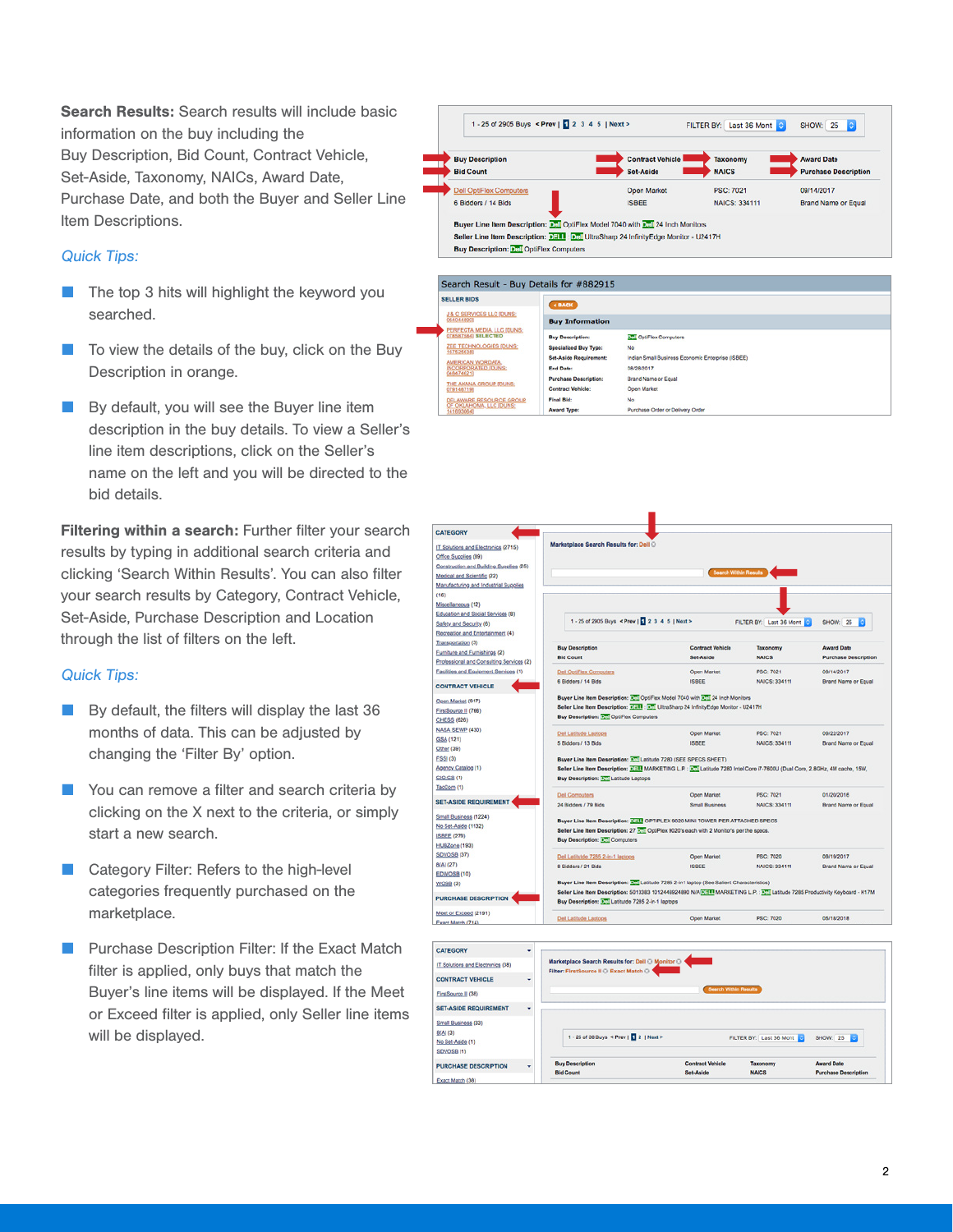#### NEW! Marketplace Research File:

Based on popular request, we have developed our new Marketplace Research File. You can now save line items from multiple buys for later use when drafting a buy.

Line items saved in your Marketplace Research File can be accessed in the following ways:

- 1. Click on the green file icon in the top right corner of your dashboard,
- 2. Select 'Marketplace Research File' under the Quick Links navigation,
- 3. Select 'Marketplace Research File' from the Dashboard dropdown menu, or
- 4. Select the 'Marketplace Research File' green file icon from the Line Items section of the Create Buy workflow.

#### Adding Items to Your File:

From your Marketplace Research search results, you can add items to your Marketplace Research File by selecting which Line Items you want, and then clicking 'Add to File'.

#### Drafting a Buy From Your Marketplace Research File:

- 1. Navigate to the Marketplace Research File (see above for access points)
- 2. Select the Line Items you would like to add to a buy
- 3. Next, click 'Create Draft Buy' or 'Add to Buy'. The line items you have selected will be copied to the draft buy. If you are not already in the Create Buy Workflow, you will be navigated to the first page of the workflow.

#### Quick Tip:

- You can check the 'Select All' to add all of your saved line items to the buy.
- Line items will automatically be removed from the Marketplace Research File once they have been added to a draft buy and the draft has been saved.







| <b>Create Buy</b> |                                  |                                                                                         |                                  |                    |                   |
|-------------------|----------------------------------|-----------------------------------------------------------------------------------------|----------------------------------|--------------------|-------------------|
| <b>START BUY</b>  |                                  | SELECT CATEGORY BLINE ITEMS<br><b>CO</b> BUY TERMS                                      | <b>C</b> ADDITIONAL INFO         | <b>CONFIRM BUY</b> |                   |
|                   | <b>Marketplace Research File</b> |                                                                                         |                                  |                    |                   |
|                   |                                  | Which items would you like to add to your draft buy? Select all that apply.             |                                  |                    |                   |
| Line Item(s)      |                                  |                                                                                         |                                  |                    |                   |
| Item No.          | <b>Select Items</b>              | <b>Description</b>                                                                      |                                  | Unit               | <b>Delete</b>     |
|                   | <b>Solect All</b>                |                                                                                         |                                  |                    | Delete All        |
| 001               |                                  | Dell Computers per the attached specifications. Opti Piex 5250 8GB All in One Computers |                                  | EA                 | x                 |
| 002               | v                                | Dell Computers per the attached specifications. Opti Plex 5250 8GB All in One Computers |                                  | EA                 | x                 |
| 003               |                                  | Dell Computers per the attached specifications. Opti Plex 5250 8GB All in One Computers |                                  | EA                 | ×                 |
|                   |                                  |                                                                                         | <b>MARKETPLACE RESEARCH TOOL</b> |                    | <b>ADD TO BUY</b> |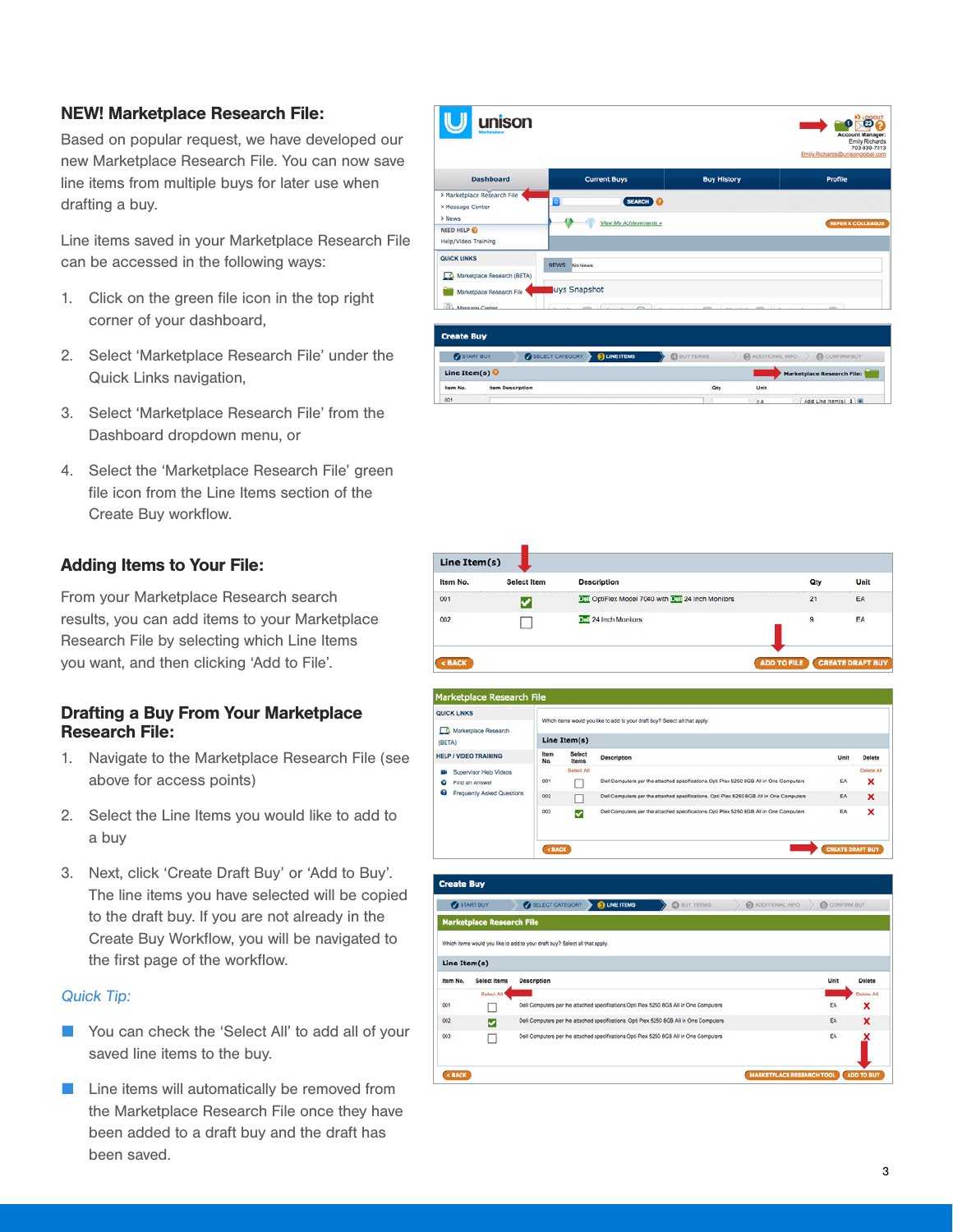■ To delete Line Items from your Marketplace Research File, click on the red X to delete items individually or Select All to delete all Line Items at once.

#### Drafting a Buy from Search Results:

From your Marketplace Research search results, you have the ability to choose line items to copy into a new draft buy, or add them to the Marketplace Research File.

#### From the Buy Details Page:

- 1. From your search results, click on the Buy Description in orange to view the details of the buy.
- 2. At the bottom the Buy Details page the Buyer line item descriptions will be listed. To copy a line item, check the 'Select Item' checkbox. You can add as many or as few of the line items from the buy you are viewing as you would like.
- 3. When selected, the checkbox will turn green.
- 4. Click 'Create Draft Buy' to immediately draft your buy—The line items you have selected will be copied to a new draft buy and you will be automatically redirected to the first page of the buy workflow.
- 5. Click 'Add to File' to save the line item for later use in your Marketplace Research File.
- 6. Lastly, you will need to finish inputting the buy information and then post it.

Please note: You will need to enter the Buyer Organization, Buy Description and Solicitation Number before you can save the draft or navigate to other pages.